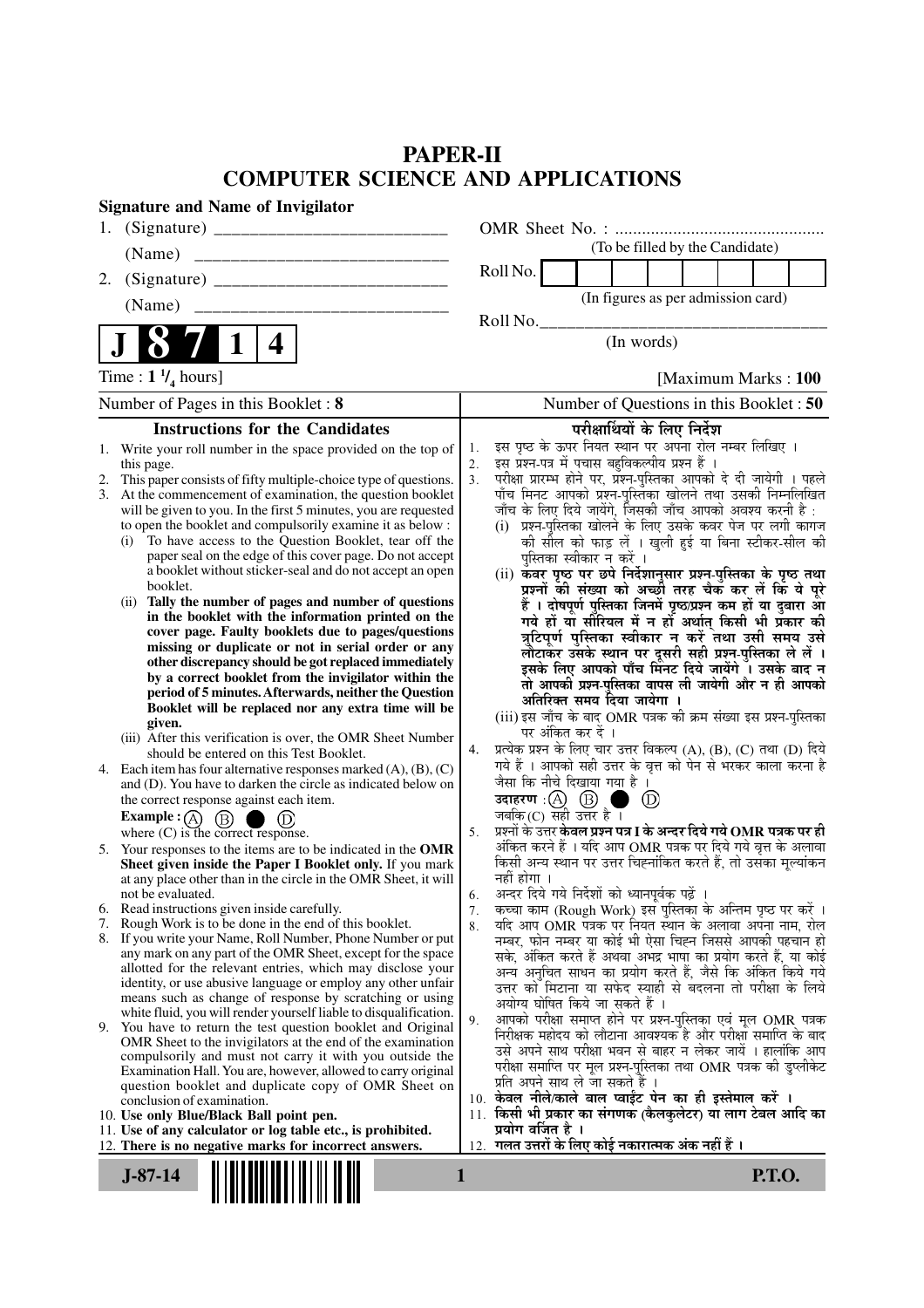## **COMPUTER SCIENCE AND APPLICATIONS**

**Paper – II** 

**Note :** This paper contains **fifty (50)** objective type questions of **two (2)** marks each. **All** questions are compulsory.

- **1.** Infrared signals can be used for short range communication in a closed area using \_\_\_\_\_\_\_ propagation.
	- (A) ground (B) sky
	- (C) line of sight (D) space
- 2. A bridge has access to address in the same network.
	- (A) Physical (B) Network
	- (C) Datalink (D) Application
- **3.** The minimum frame length for 10 Mbps Ethernet is \_\_\_\_\_\_\_ bytes and maximum is \_\_\_\_\_\_\_ bytes.
	- (A) 64 & 128 (B) 128 & 1518 (C) 1518 & 3036 (D) 64 & 1518
- **4.** The bit rate of a signal is 3000 bps. If each signal unit carries 6 bits, the baud
	- rate of the signal is
	- (A) 500 baud/sec
	- (B) 1000 baud/sec
	- (C) 3000 baud/sec
	- (D) 18000 baud/sec.
- **5.** Match the following :

## **List – I List – II**

| a. Physical   | layer                   |     | i.                           | Allow resources to<br>network access |                                             |    |
|---------------|-------------------------|-----|------------------------------|--------------------------------------|---------------------------------------------|----|
|               | b. Datalink<br>layer    |     | 11.                          | other                                | Move packets from<br>one destination to     |    |
| c. Network    | layer                   |     |                              |                                      | iii. Process to process<br>message delivery |    |
| d. Transport  | layer                   |     |                              | bit stream                           | iv. Transmission                            | оf |
|               | e. Application<br>Layer |     | v. Formation<br>оf<br>frames |                                      |                                             |    |
| <b>Codes:</b> |                         |     |                              |                                      |                                             |    |
|               | a                       | b   | $\mathbf c$                  | d                                    | e                                           |    |
| (A)           | 1V                      | V   | $\ddot{\mathbf{i}}$          | iii                                  | $\mathbf{i}$                                |    |
| (B)           | V                       | iv  | $\mathbf{i}$                 | $\ddot{\mathbf{i}}$                  | iii                                         |    |
| (C)           | $\mathbf{i}$            | iii | $\ddot{\mathbf{i}}$          | V                                    | iv                                          |    |
| (D)           | $\mathbf{i}$            | ii  | iv                           | iii                                  | $\mathbf{V}$                                |    |

- **6.** A grammar G is LL(1) if and only if the following conditions hold for two distinct productions  $A \to \alpha \mid \beta$ 
	- I. First  $(\alpha) \cap$  First  $(\beta) \neq \{a\}$  where a is some terminal symbol of the grammar.
	- II. First (α) ∩ First (β) ≠ λ
	- III. First (α) ∩ Follow (A) = φ if λ ∈ First (β)
	- $(A)$  I and II  $(B)$  I and III
	- $(C)$  II and III (D) I, II and III
- **7.** Which of the following suffices to convert an arbitrary CFG to an LL(1) grammar ?
	- (A) Removing left recursion alone
	- (B) Removing the grammar alone
	- (C) Removing left recursion and factoring the grammar
	- (D) None of the above
- **8.** A shift reduce parser suffers from
	- (A) shift reduce conflict only
	- (B) reduce reduce conflict only
	- (C) both shift reduce conflict and reduce reduce conflict
	- (D) shift handle and reduce handle conflicts
- **9.** The context free grammar for the language  $L = \{a^n b^m c^k \mid k = |n - m|,$  $n > 0$ ,  $m > 0$ ,  $k > 0$ } is
- (A)  $S \rightarrow S_1 S_3$ ,  $S_1 \rightarrow a S_1 c \mid S_2 \mid \lambda$ ,  $S_2 \rightarrow aS_2 b l \lambda$ ,  $S_3 \rightarrow aS_3 b l S_4 l \lambda$ ,  $S_4 \rightarrow bS_4$ cl $\lambda$
- (B) S  $\rightarrow$  S<sub>1</sub>S<sub>3</sub>, S<sub>1</sub> $\rightarrow$  aS<sub>1</sub>S<sub>2</sub>c |  $\lambda$ ,  $S_2 \rightarrow aS_2bl\lambda$ ,  $S_3 \rightarrow aS_3bl S_4 lb\lambda$ ,  $S_4 \rightarrow bS_4$ c|λ
	- (C)  $S \rightarrow S_1 | S_2, S_1 \rightarrow a S_1 S_2 c \perp \lambda$ ,  $S_2 \rightarrow aS_2b \perp \lambda$ ,  $S_3 \rightarrow aS_3b \perp S_4 \parallel \lambda$ ,  $S_4 \rightarrow bS_4$ cl $\lambda$

(D) 
$$
S \rightarrow S_1 \mid S_3, S_1 \rightarrow aS_1cIS_2 \mid \lambda,
$$
  
\n $S_2 \rightarrow aS_2b \mid \lambda, S_3 \rightarrow aS_3b \mid S_4 \mid \lambda,$   
\n $S_4 \rightarrow bS_4c \mid \lambda$ 

**Paper-II** J-87-14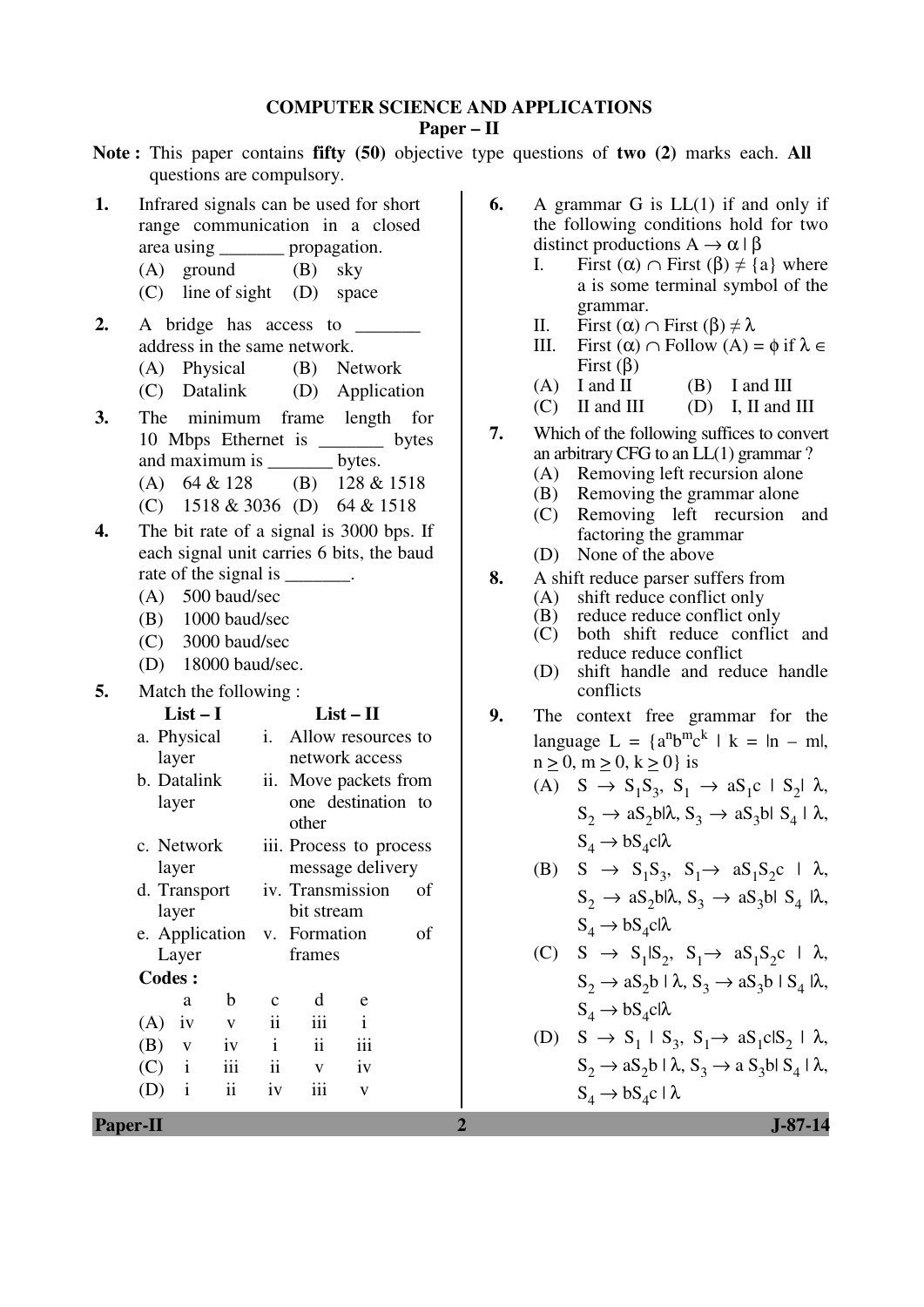- **10.** The regular grammar for the language  $L = \{wh_a(w) \text{ and } n_b(w) \text{ are both even,}$  $w \in \{a, b\}^*$  is given by : (Assume, p, q, r and s are states)
	- (A)  $p \rightarrow aa \mid br \mid \lambda, a \rightarrow bs \mid ab$  $r \rightarrow$  as | bp, s  $\rightarrow$  ar | bq, p and s are initial and final states.
	- (B)  $p \rightarrow aq \mid br, q \rightarrow bs \mid ap$  $r \rightarrow$  as | bp, s  $\rightarrow$  ar | bq, p and s are initial and final states.
	- (C)  $p \rightarrow aq \mid br \mid \lambda, q \rightarrow bs \mid ap$  $r \rightarrow$  as  $|bp, s \rightarrow ar \mid bq$ p is both initial and final states.
	- (D)  $p \rightarrow aq \mid br, q \rightarrow bs \mid ap$  $r \rightarrow$  as  $|bp, s \rightarrow ar \mid bq$ p is both initial and final states.
- **11.** KPA in CMM stands for
	- (A) Key Process Area
	- (B) Key Product Area
	- (C) Key Principal Area
	- (D) Key Performance Area
- **12.** Which one of the following is not a risk management technique for managing the risk due to unrealistic schedules and budgets ?
	- (A) Detailed multi source cost and schedule estimation.
	- (B) Design cost
	- (C) Incremental development
	- (D) Information hiding
- **13.** \_\_\_\_\_\_\_ of a system is the structure or structures of the system which comprise software elements, the externally visible properties of these elements and the relationship amongst them.
	- (A) Software construction
	- (B) Software evolution
	- (C) Software architecture
	- (D) Software reuse
- **14.** In function point analysis, the number of complexity adjustment factors is
	- (A) 10 (B) 12 (C) 14 (D) 20
- **15.** Regression testing is primarily related to (A) Functional testing
	- (B) Development testing
	- (C) Data flow testing
	- (D) Maintenance testing
- **16.** How many different truth tables of the compound propositions are there that involve the propositions  $p \& q$ ? (A) 2 (B) 4<br>(C) 8 (D) 1  $(D) 16$
- **17.** A Boolean function F is called selfdual if and only if

 $F(x_1, x_2, \ldots x_n) = F(\bar{x}_1,$  $\overline{x}_2, \ldots$  $\overline{x}_n$  How many Boolean functions of degree n are self-dual ?

(A) 
$$
2^n
$$
 (B)  $(2)^{2^n}$   
\n(C)  $(2)^{n^2}$  (D)  $(2)^{2^{n-1}}$ 

- **18.** Which of the following statement(s) is (are) not correct ?
	- i. The 2's complement of 0 is 0.
	- ii. In 2's complement, the left most bit cannot be used to express a quantity.
- iii. For an n-bit word (2's complement) which includes the sign bit, there are  $2^{n-1}$  positive integers,  $2^{n+1}$  negative integers and one  $0$  for a total of  $2<sup>n</sup>$  unique states.
	- iv. In 2's complement the significant information is contained in the 1's of positive numbers and 0's of the negative numbers.<br>i & iv (B) i & i
	- (A)  $i \& iv$  (B)  $i \& ii$
	- $(C)$  iii  $(D)$  iv
- **19.** The notation ∃!*x*P(*x*) denotes the proposition "there exists a unique *x* such that  $P(x)$  is true".

 Give the truth values of the following statements :

- I. ∃!*x*P(*x*) → ∃*x*P(*x*)
- II. ∃!*x* ¬ P(*x*) → ¬∀*x*P(*x*)
- (A) Both I  $&$  II are true.
- (B) Both I & II are false.
- (C) I false, II true
- (D) I true,  $II$  false

 **J-87-14 3 Paper-II**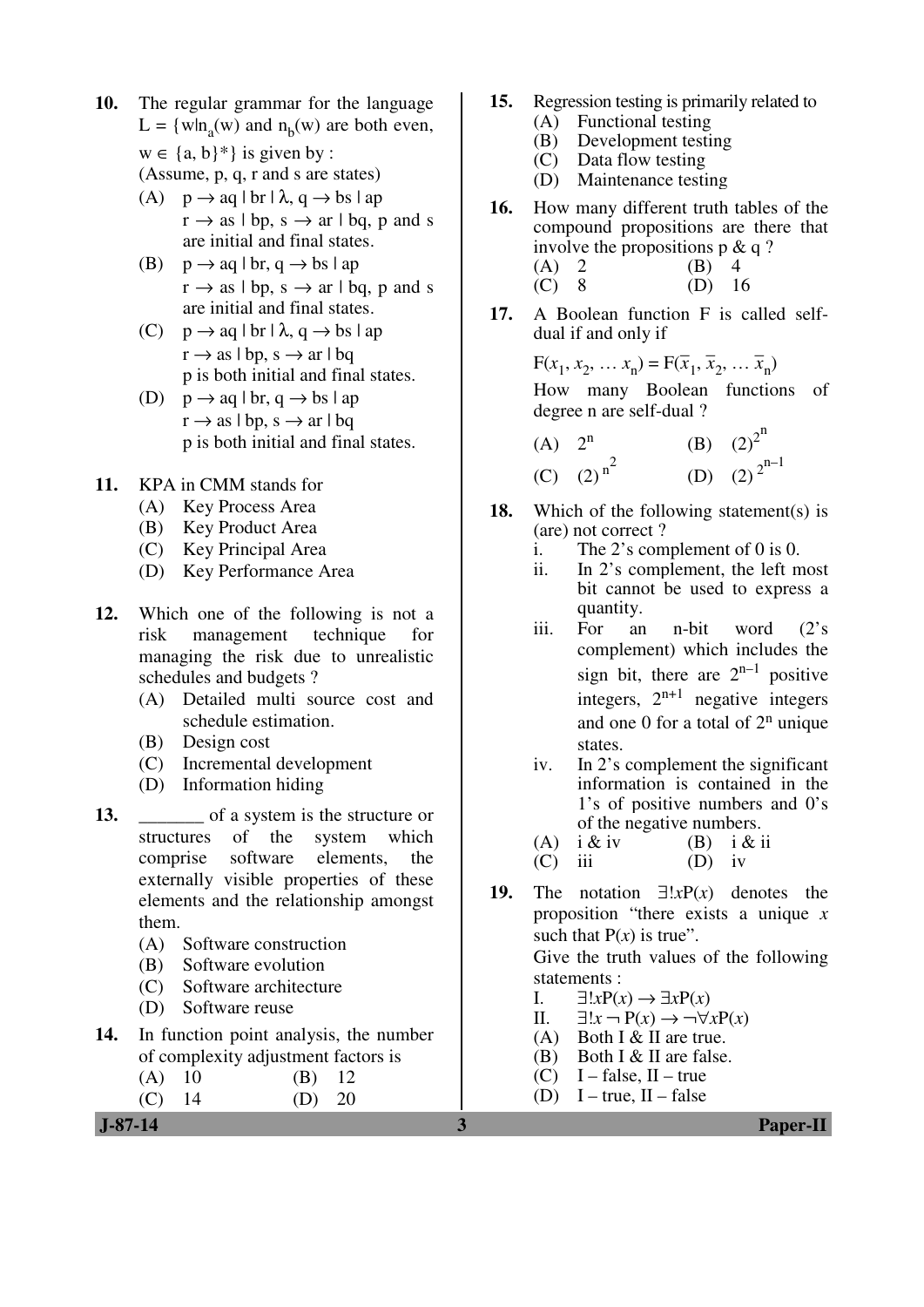- **20.** Give a compound proposition involving propositions p, q and r that is true when exactly two of p, q and r are true and is false otherwise.
	- (A) (p∨q∧¬r) ∧ (p∧¬q∧r) ∧ (¬p∧q∧r)
	- (B) (p∧q∧¬r) ∧ (p∨q∧¬r) ∧ (¬p∧q∧r)
	- (C) (p∧q∧¬r) ∨ (p∧¬q∧r) ∧ (¬p∧q∧r)
	- (D)  $(p \land q \land \neg r) \lor (p \land \neg q \land r) \lor (\neg p \land q \land r)$
- **21.** Consider the graph given below as :<br> $u_1$   $u_2$



Which one of the following graph is isomorphic to the above graph ?





**22.** The upper bound and lower bound for the number of leaves in a B-tree of degree K with height h is given by :

(A) 
$$
K^h
$$
 and  $2\binom{K}{2}^{h-1}$ 

(B) K\*h and  $2\lfloor K/2 \rfloor^{h-1}$ 

(C) 
$$
K^h
$$
 and  $2\lfloor K/2 \rfloor^{h-1}$ 

(D) K\*h and  $2\binom{K}{2}^{h-1}$ 

**Paper-II 4 J-87-14**

**23.** Consider a complete bipartite graph  $k_{m,n}$ . For which values of m and n does this, complete graph have a Hamilton circuit

(A)  $m = 3$ ,  $n = 2$  (B)  $m = 2$ ,  $n = 3$ (C)  $m = n > 2$  (D)  $m = n > 3$ 

- **24.** Big-O estimates for the factorial function and the logarithm of the factorial function i.e. n! and log n! is given by
	- (A)  $O(n!)$  and  $O(n \log n)$
- (B)  $O(n^n)$  and  $O(n \log n)$ 
	- (C)  $O(n!)$  and  $O(log n!)$
- (D)  $O(n^n)$  and  $O(\log n!)$
- **25.** How many cards must be chosen from a deck to guarantee that atleast
	- i. two aces of two kinds are chosen.
	- ii. two aces are chosen.
	- iii. two cards of the same kind are chosen.
	- iv. two cards of two different kinds are chosen.
	- (A) 50, 50, 14, 5 (B) 51, 51, 15, 7
	- (C) 52, 52, 14, 5 (D) 51, 51, 14, 5
- **26.** Match the following with respect to the mobile computing technologies :

| $List-I$        |              | $List-II$                               |
|-----------------|--------------|-----------------------------------------|
| a. GPRS         |              | i. An integrated digital                |
|                 |              | radio standard                          |
| b. GSM          | ii.          | 3G wireless/Mobile                      |
|                 |              | technology                              |
|                 |              | c. UMTS iii. Nine different             |
|                 |              | schemes<br>for                          |
|                 |              | modulation and error                    |
|                 |              | correction                              |
|                 |              | d. EDGE iv. An emerging wireless        |
|                 |              | service that offers a                   |
|                 |              | mobile data                             |
| <b>Codes:</b>   |              |                                         |
| a               | b            | d<br>$\mathbf c$                        |
| $(A)$ iii iv    |              | $\overline{\mathbf{u}}$<br>$\mathbf{i}$ |
| $(B)$ iv        |              | $i$ ii<br>iii                           |
| $(C)$ ii iii iv |              | $\mathbf{i}$                            |
| $(D)$ ii        | $\mathbf{i}$ | iii<br>iv                               |
|                 |              |                                         |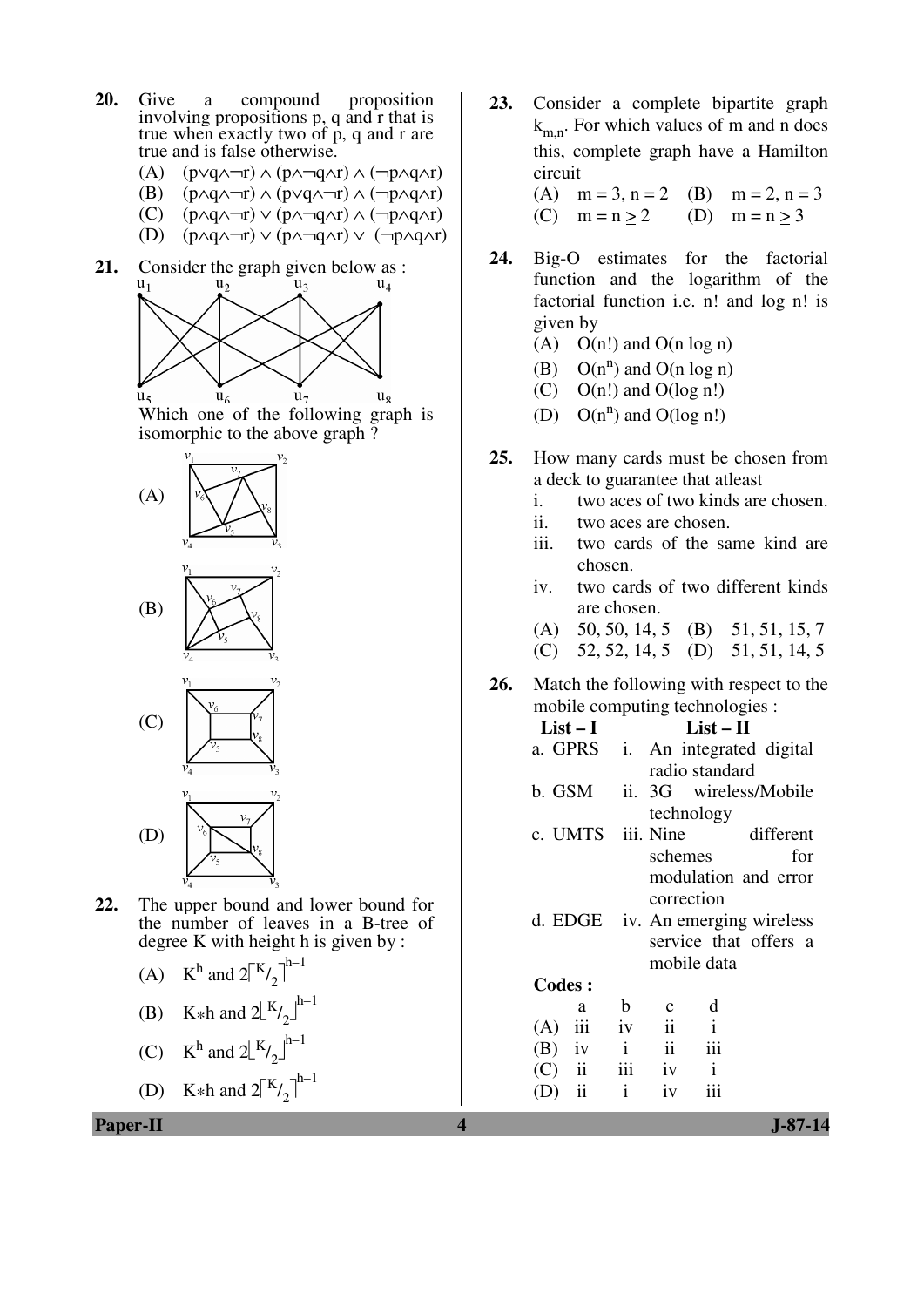- **27.** Object Request Broker (ORB) is
	- I. A software program that runs on the client as well as on the application server.
	- II. A software program that runs on the client side only.
	- III. A software program that runs on the application server, where most of the components reside.<br>I, II & III (B) I & II
	- (A) I, II & III (B) I & II<br>(C) II & III (D) I only
	- $(D)$  I only
- **28.** A software agent is defined as<br>I. A software develop
	- A software developed for accomplishing a given task.
	- II. A computer program which is capable of acting on behalf of the user in order to accomplish a given computational task.
	- III. An open source software for accomplishing a given task.
	- $(A)$  I<br> $(B)$  II
	- $\begin{array}{cc} (B) & II \\ (C) & III \end{array}$
	- $\binom{C}{D}$
	- All of the above

| 29. | Match the following:                                                                                            |  |                      |
|-----|-----------------------------------------------------------------------------------------------------------------|--|----------------------|
|     | $List-I$                                                                                                        |  | $List - II$          |
|     | a. Classification <i>i</i> . Principal                                                                          |  |                      |
|     |                                                                                                                 |  | component            |
|     |                                                                                                                 |  | analysis             |
|     | b. Clustering                                                                                                   |  | ii. Branch and Bound |
|     | c. Feature                                                                                                      |  | iii. K-nearest       |
|     | Extraction                                                                                                      |  | neighbour            |
|     | d. Feature                                                                                                      |  | iv. K-means          |
|     | Selection                                                                                                       |  |                      |
|     | Codes :                                                                                                         |  |                      |
|     | and the state of the state of the state of the state of the state of the state of the state of the state of the |  |                      |

|     | a   | h   | $\mathbf c$ | d  |
|-----|-----|-----|-------------|----|
| (A) | iii | iv  | ii          |    |
| (B) | iv  | iii | i           | ii |
| (C) | iii | iv  | ٠           | ii |
| (D) | iv  | iii | ij          |    |

- **30.** SET, an open encryption and security specification model that is designed for protecting credit card transactions on the internet, stands for
	- (A) Secure Electronic Transaction
	- (B) Secular Enterprise for Transaction
	- (C) Security Electronic Transmission
	- (D) Secured Electronic Termination
- **31.** In a paged memory management algorithm, the hit ratio is 70%. If it takes 30 nanoseconds to search Translation Look-aside Buffer (TLB) and 100 nanoseconds (ns) to access memory, the effective memory access time is<br>(A) 91 ns (B) 69 ns
	- (A) 91 ns (B) 69 ns<br>(C) 200 ns (D) 160 ns  $200$  ns

|     |                        | $List-I$            | $\sim$ $\sim$ $\sim$ $\sim$ | $List-II$                                         |    |  |  |
|-----|------------------------|---------------------|-----------------------------|---------------------------------------------------|----|--|--|
|     |                        | a. Multilevel       | i.                          | Time-slicing                                      |    |  |  |
|     |                        | feedback queue      |                             |                                                   |    |  |  |
|     | b. FCFS                |                     |                             | ii. Criteria                                      | to |  |  |
|     |                        |                     |                             | move processes                                    |    |  |  |
|     |                        |                     |                             | between queues                                    |    |  |  |
|     | c. Shortest            |                     |                             | iii. Batch                                        |    |  |  |
|     |                        | process next        |                             | processing                                        |    |  |  |
|     | d. Round               |                     |                             | robin iv. Exponential                             |    |  |  |
|     | <b>Codes:</b>          | scheduling          |                             | smoothening                                       |    |  |  |
|     |                        | b<br>a              | c                           | d                                                 |    |  |  |
|     | (A)                    | $\mathbf{i}$<br>iii | ii.                         | iv                                                |    |  |  |
|     | (B) iv<br>(C) iii      | iii                 | ii                          | $\frac{i}{1}$                                     |    |  |  |
|     |                        | $\mathbf{i}$        | iv                          |                                                   |    |  |  |
|     | (D)                    | ii<br>iii           | iv                          | $\mathbf{i}$                                      |    |  |  |
| 33. |                        |                     |                             | Consider a system with five processes             |    |  |  |
|     |                        |                     |                             | $P_0$ through $P_4$ and three resource types      |    |  |  |
|     |                        |                     |                             | $R_1$ , $R_2$ and $R_3$ . Resource type $R_1$ has |    |  |  |
|     |                        |                     |                             | 10 instances, $R_2$ has 5 instances and $R_3$     |    |  |  |
|     |                        |                     |                             | has 7 instances. Suppose that at time             |    |  |  |
|     |                        |                     |                             | $T_0$ , the following snapshot of the             |    |  |  |
|     | system has been taken: |                     |                             |                                                   |    |  |  |
|     |                        |                     | <b>Allocation</b>           |                                                   |    |  |  |
|     |                        | $R_1$               | $\mathbf{R}_{2}$            | $R_3$                                             |    |  |  |
|     | $P_0$                  | 0                   | 1                           | $\boldsymbol{0}$                                  |    |  |  |
|     | $P_1$                  | $\overline{c}$      | $\boldsymbol{0}$            | $\overline{0}$                                    |    |  |  |
|     | $P_2$                  | 3                   | $\overline{0}$              | $\overline{2}$                                    |    |  |  |
|     | $P_3$                  | $\boldsymbol{2}$    | 1                           | $\mathbf{1}$                                      |    |  |  |
|     | $P_4$                  | $\overline{0}$      | $\overline{2}$              | $\overline{2}$                                    |    |  |  |
|     |                        | <b>Max</b>          |                             |                                                   |    |  |  |
|     | $R_1$                  | $R_{2}$             | $R_3$                       |                                                   |    |  |  |
|     |                        |                     |                             |                                                   |    |  |  |

**32.** Match the following :

Assume that now the process  $P_1$  requests one additional instance of type  $R_1$  and two instances of resource type  $R_3$ . The state resulting after this allocation will be (A) Ready state (B) Safe state (A) Ready state (B) Safe state<br>(C) Blocked state (D) Unsafe state Blocked state  $(D)$ 

 $R_3$ 

7 5 3 3 2 2 9 0 2 2 2 2 4 3 3 **Available** 

 $\mathbf{R}$ 

3 3 2

 $R_1$ 

 **J-87-14 5 Paper-II**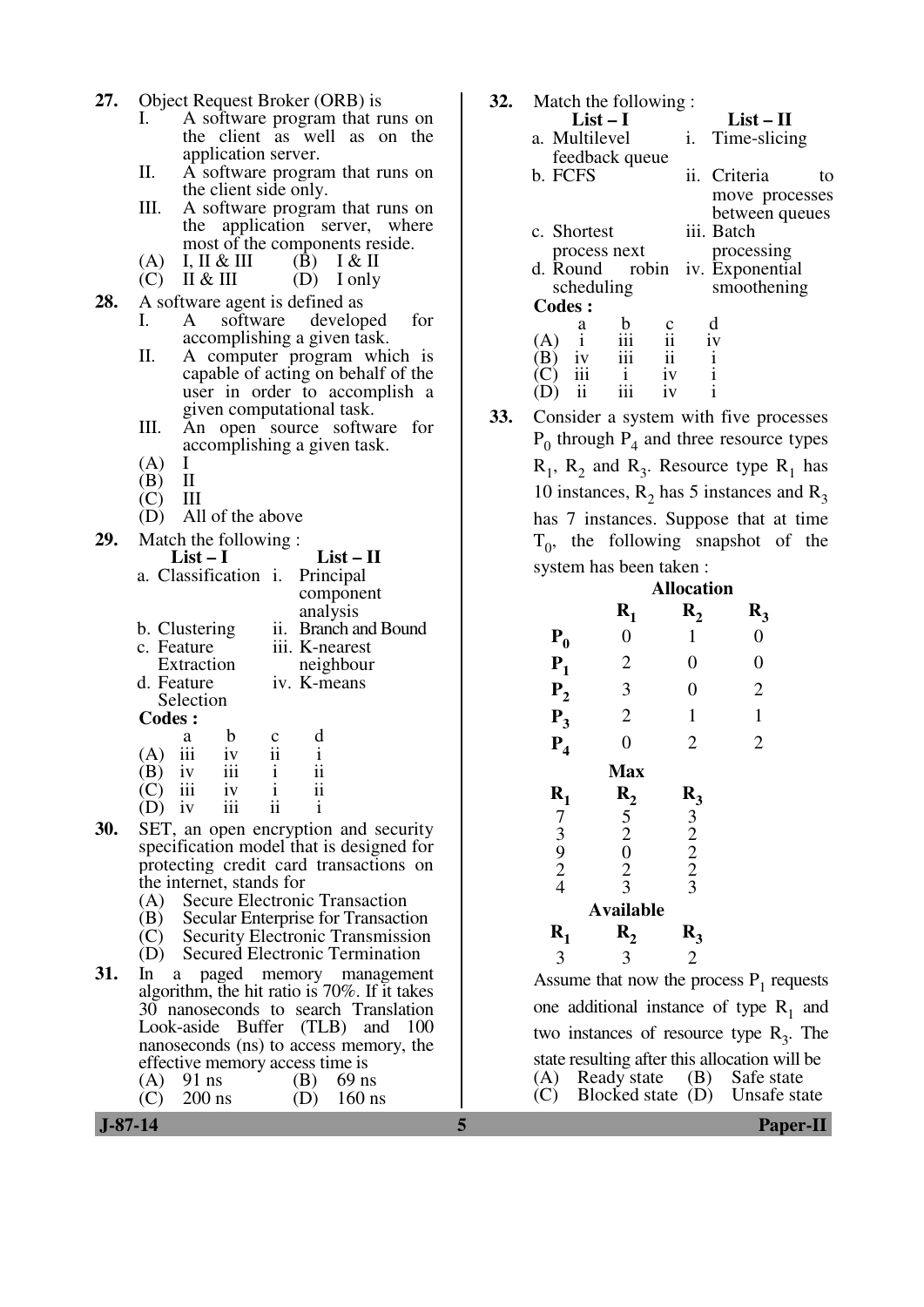| 34. | Match the following:<br>$List-I$<br>$List - II$<br>i.<br>a. Contiguous<br>This<br>scheme<br>allocation<br>supports<br>very<br>large file sizes.<br>ii. This allocation<br>b. Linked<br>allocation<br>technique<br>supports<br>only<br>sequential files.<br>iii. Number<br>c. Indexed<br>of<br>allocation<br>disks required<br>to access file is<br>minimal. | 38.<br>39. | Searching for an element in the hash<br>table requires $O(1)$ time for the<br>time, whereas for direct<br>addressing it holds for the<br>time.<br>(A)<br>worst-case, average<br>(B)<br>worst-case, worst-case<br>(C)<br>average, worst-case<br>best, average<br>(D)<br>An algorithm is made up of 2 modules<br>$M_1$ and $M_2$ . If time complexity of |
|-----|-------------------------------------------------------------------------------------------------------------------------------------------------------------------------------------------------------------------------------------------------------------------------------------------------------------------------------------------------------------|------------|--------------------------------------------------------------------------------------------------------------------------------------------------------------------------------------------------------------------------------------------------------------------------------------------------------------------------------------------------------|
|     | d. Multi-level<br>iv. This technique<br>suffers<br>from<br>indexed<br>maximum<br>of<br>wastage<br>space in storing<br>pointers.<br><b>Codes:</b>                                                                                                                                                                                                            |            | modules $M_1$ and $M_2$ are h(n) and g(n)<br>respectively, the time complexity of<br>the algorithm is<br>$(A)$ min $(h(n), g(n))$<br>max(h(n), g(n))<br>(B)                                                                                                                                                                                            |
|     | d<br>$\mathbf b$<br>$\mathbf c$<br>a<br>$\mathbf{i}$<br>ii<br>iii<br>iv<br>(A)<br>$\mathbf{i}$<br>$\mathbf{ii}$<br>iii<br>(B)<br>iv<br>iii<br>$\overline{\textbf{ii}}$<br>$\mathbf{i}$<br>(C)<br>iv<br>$\overline{\textbf{ii}}$<br>iii<br>$\mathbf{i}$<br>iv<br>(D)                                                                                         | 40.        | $h(n) + g(n)$<br>(C)<br>$(D)$ h(n) $*$ g(n)<br>What is the maximum number of<br>parenthesis that will appear on the<br>stack at any one time for parenthesis                                                                                                                                                                                           |
| 35. | Which of the following commands will<br>output "onetwothree"?<br>(A) for val; do echo-n \$val; done $\lt$<br>one two three                                                                                                                                                                                                                                  |            | expression given by<br>(( ) ( () ) ( () ))<br>$\overline{2}$<br>(A)<br>(B)<br>3<br>5<br>$\overline{4}$<br>(C)<br>(D)                                                                                                                                                                                                                                   |
|     | for one two three; do echo-n-;<br>(B)<br>done<br>(C)<br>for n in one two three; do echo-n<br>\$n; done<br>for n in one two three $\{echo - n \$ n\}<br>(D)                                                                                                                                                                                                  | 41.        | Match the following:<br>$List-I$<br>$List - II$<br>i. Scope<br>a. Automatic<br>of<br>the<br>variable is global.<br>storage class<br>b. Register<br>ii. Value<br>of<br>the                                                                                                                                                                              |
| 36. | Mergesort makes two recursive calls.<br>Which statement is true after these two<br>recursive calls finish, but before the<br>merge step?<br>The array elements form a heap.<br>(A)                                                                                                                                                                          |            | storage class<br>variable persists<br>between different<br>function calls.<br>c. Static<br>iii. Value stored in<br>storage class<br>memory<br>and                                                                                                                                                                                                      |
|     | Elements in each half of the array<br>(B)<br>are sorted amongst themselves.<br>Elements in the first half of the<br>(C)<br>array are less than or equal to<br>elements in second half of the array.<br>All of the above<br>(D)                                                                                                                              |            | local to the block<br>which<br>the<br>in<br>variable<br>is<br>defined.<br>iv. Value stored in<br>d. External                                                                                                                                                                                                                                           |
| 37. | A text is made up of the characters $\alpha$ ,<br>$\beta$ , $\gamma$ , $\delta$ and $\sigma$ with the probability 0.12,<br>0.40, 0.15, 0.08 and 0.25 respectively.<br>The optimal coding technique will<br>have the average length of<br>2.15<br>(A)<br>1.7<br>(B)<br>3.4<br>3.8<br>(C)<br>(D)                                                              |            | CPU registers.<br>storage class<br><b>Codes:</b><br>$\mathbf b$<br>d<br>a<br>$\mathbf C$<br>ii<br>iii<br>$\mathbf{i}$<br>(A)<br>iv<br>ii<br>iii<br>$\mathbf{i}$<br>(B)<br>iv<br>$\mathbf{ii}$<br>iii<br>$\mathbf{i}$<br>iv<br>(C)<br>$\rm ii$<br>$\mathbf{i}$<br>(D)<br>iv<br>111                                                                      |
|     | Paper-II                                                                                                                                                                                                                                                                                                                                                    | 6          | $J-87-14$                                                                                                                                                                                                                                                                                                                                              |

| <b>38.</b> Searching for an element in the hash |
|-------------------------------------------------|
| table requires $O(1)$ time for the              |
| time, whereas for direct                        |
| addressing it holds for the                     |
| time.                                           |
|                                                 |

- (A) worst-case, average
- (B) worst-case, worst-case
- (C) average, worst-case
- (D) best, average
- **39.** An algorithm is made up of 2 modules  $M_1$  and  $M_2$ . If time complexity of modules  $M_1$  and  $M_2$  are h(n) and g(n) respectively, the time complexity of the algorithm is
	- (A) min  $(h(n), g(n))$
	- (B) max  $(h(n), g(n))$
	- $(C)$  h(n) + g(n)
	- (D)  $h(n) * g(n)$
- **40.** What is the maximum number of parenthesis that will appear on the stack at any one time for parenthesis expression given by
	- ( ( ) ( ( ) ) ( ( ) ) )  $(A) 2$ (C) 4 (D) 5

| $List-I$      | $List-II$ |                     |                      |  |    |
|---------------|-----------|---------------------|----------------------|--|----|
| a. Automatic  |           | $i$ .               | Scope of the         |  |    |
| storage class |           |                     | variable is global.  |  |    |
| b. Register   |           |                     | ii. Value of the     |  |    |
| storage class |           |                     | variable persists    |  |    |
|               |           |                     | between different    |  |    |
|               |           |                     | function calls.      |  |    |
| c. Static     |           |                     | iii. Value stored in |  |    |
| storage class |           | memory and          |                      |  |    |
|               |           |                     | local to the block   |  |    |
|               |           |                     | in which the         |  |    |
|               |           |                     | variable             |  | is |
|               |           |                     | defined.             |  |    |
| d. External   |           |                     | iv. Value stored in  |  |    |
| storage class |           |                     | CPU registers.       |  |    |
| <b>Codes:</b> |           |                     |                      |  |    |
| a             | b         | $\mathbf c$         | d                    |  |    |
| $(A)$ iii     | iv        | $\mathbf{i}$        | $\ddot{\mathbf{i}}$  |  |    |
| $(B)$ iii     | iv        | $\ddot{\mathbf{i}}$ | $\mathbf{i}$         |  |    |
| $(C)$ iv iii  |           | $\ddot{\mathbf{i}}$ | $\mathbf{i}$         |  |    |
| iv<br>(D)     | iii       | $\mathbf{i}$        | $\overline{11}$      |  |    |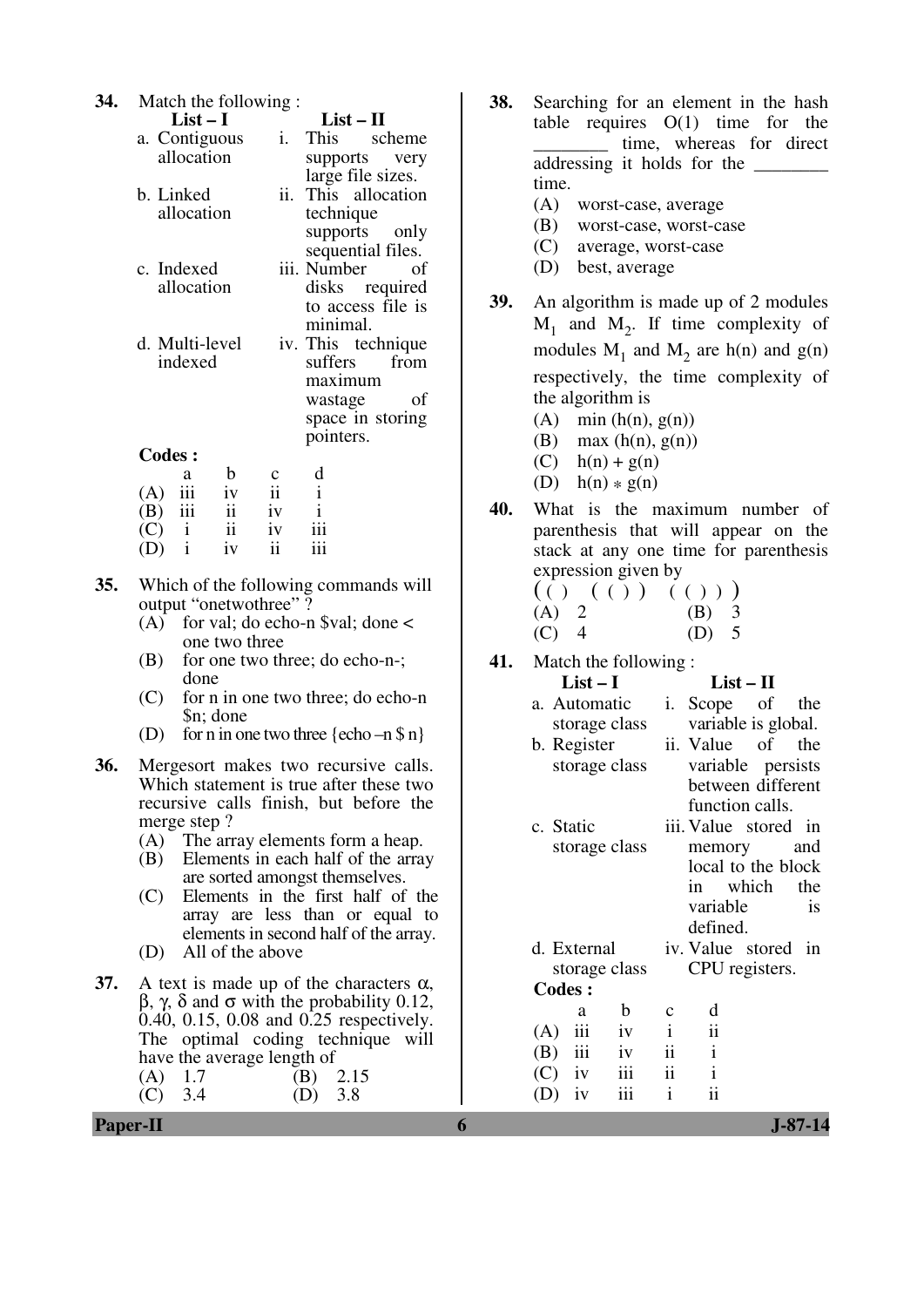- **42.** When we pass an array as an argument to a function, what actually gets passed ?
	- (A) Address of the array
	- (B) Values of the elements of the array
	- (C) Base address of the array
	- (D) Number of elements of the array
- **43.** While (87) printf("computer"); The above C statement will
	- (A) print "computer" 87 times
	- (B) print "computer" 0 times
	- (C) print "computer" 1 times
	- (D) print "computer" infinite times
- **44.** A friend function can be used to
	- (A) avoid arguments between classes.
	- (B) allow access to classes whose source code is unavailable.
	- (C) allow one class to access an unrelated class.
	- (D) None of the above
- **45.** Which of the following is the correct value returned to the operating system upon the successful completion of a program ?
	- $(A)$  0
	- $(B)$  1
	- $(C) 1$
	- (D) Program do not return a value.
- **46.** Manager's salary details are hidden from the employee. This is called as
	- (A) Conceptual level data hiding
	- (B) Physical level data hiding
	- (C) External level data hiding
	- (D) Local level data hiding
- **47.** Which of the following statements is false ?
	- (A) Any relation with two attributes is in BCNF.
	- (B) A relation in which every key has only one attribute is in 2NF.
	- (C) A prime attribute can be transitively dependent on a key in 3NF relation.
	- (D) A prime attribute can be transitively dependent on a key in BCNF relation.
- **48.** A clustering index is created when
	- (A) primary key is declared and ordered
	- (B) no key ordered

\_\_\_\_\_\_\_.

- (C) foreign key ordered
- (D) there is no key and no order

**49.** Let  $R = \{A, B, C, D, E, F\}$  be a relation schema with the following dependencies  $C \rightarrow F$ ,  $E \rightarrow A$ ,  $EC \rightarrow D$ ,  $A \rightarrow B$ Which of the following is a key for R?  $(A)$  CD  $(B)$  EC

- $(C)$  AE  $(D)$  AC
- **50.** Match the following :

| $List-I$             |           |                         | $List-II$               |            |  |  |
|----------------------|-----------|-------------------------|-------------------------|------------|--|--|
| a. DDL               |           |                         | i. LOCK TABLE           |            |  |  |
| b. DML               |           |                         |                         | ii. COMMIT |  |  |
| c. TCL               |           |                         | iii. Natural Difference |            |  |  |
| d. BINARY iv. REVOKE |           |                         |                         |            |  |  |
|                      | Operation |                         |                         |            |  |  |
| <b>Codes:</b>        |           |                         |                         |            |  |  |
|                      | a         | $\mathbf b$             | <sub>c</sub>            | d          |  |  |
|                      | $(A)$ ii  | $\mathbf{i}$            | $\overline{\text{iii}}$ | iv         |  |  |
|                      | $(B)$ i   | ii                      | iv                      | iii        |  |  |
| $(C)$ iii            |           | $\overline{\mathbf{u}}$ | $\rm i$                 | iv         |  |  |
| D)                   | iv        | $\mathbf{i}$            | $\mathbf{ii}$           | iii        |  |  |
|                      |           |                         |                         |            |  |  |

 **J-87-14 7 Paper-II**